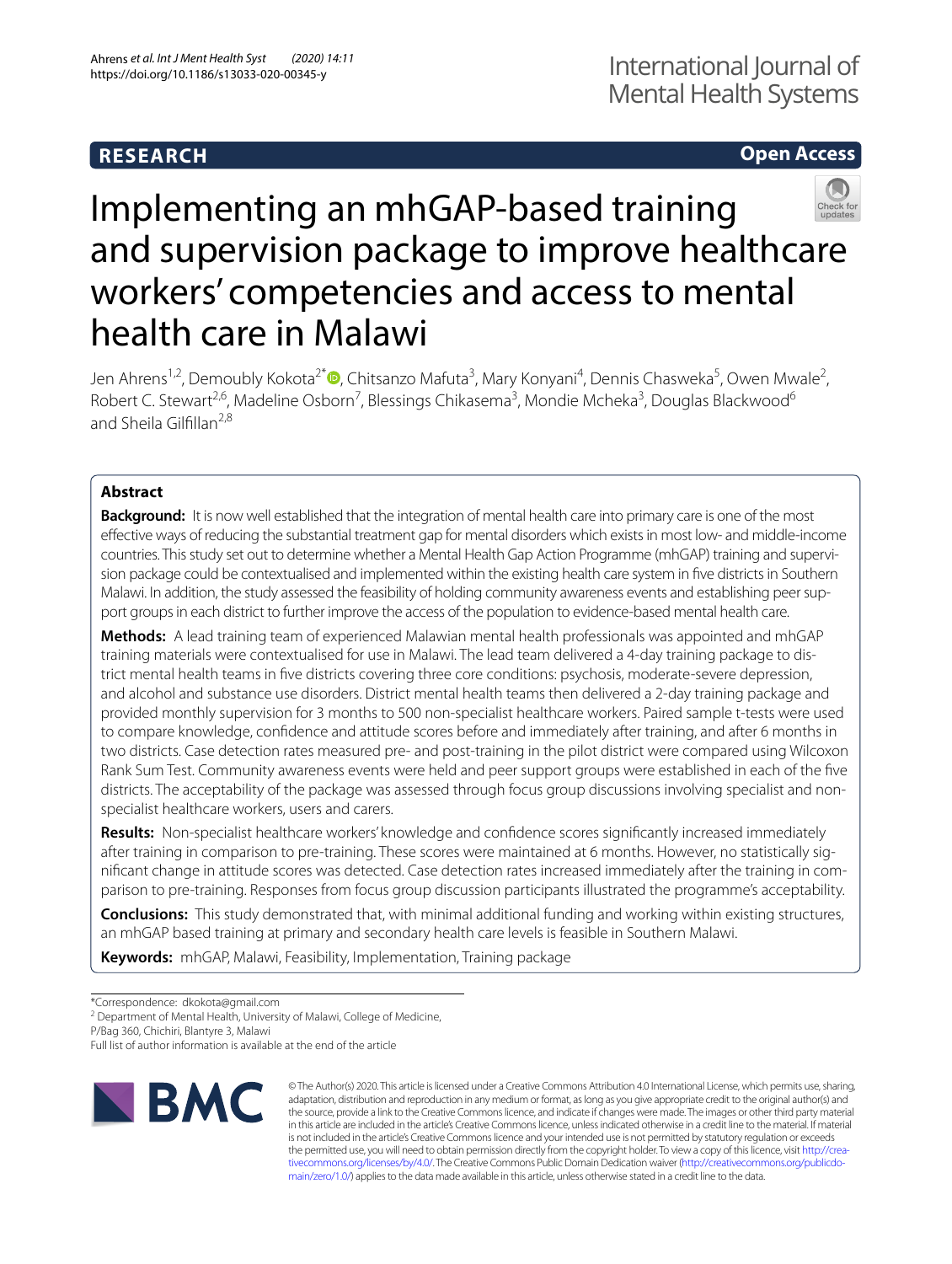## **Background**

Although mental health disorders are common in all regions of the world it is estimated that at least 75% of people in low- and middle-income countries (LMICs) do not have access to the treatment they need [\[1](#page-11-0)], and the Global Burden of Disease attributable to mental disorder in LMICs is likely to be even greater than previously estimated  $[2]$  $[2]$ . The reasons for this treatment gap vary between and within countries and include poverty, especially in rural areas, lack of government funding and a shortage of psychiatrists and other mental health professionals [\[3](#page-11-2)]. Mental health services are largely centralised, with specialists based in institutions in the cities [\[4](#page-11-3)]. Rural populations are often unaware of treatments available and traditional healers remain the primary source of information and treatment for mental disorders in both rural and urban settings [[5](#page-11-4)]. Enormous social stigma which can affect marriage and work prospects for sufferers and family members is prevalent [\[6](#page-11-5)[–8](#page-11-6)].

Minimal access in LMICs to mental health treatments is now universally considered to be one of the Grand Challenges of Global Mental Health [\[9](#page-11-7)]. One of the most efective ways of addressing the challenge to reduce the treatment gap is to integrate mental health services into primary care [\[10](#page-11-8), [11\]](#page-11-9). In 2008, the World Health Organization (WHO) launched the Mental Health Gap Action Programme (mhGAP) designed to scale up care for those with mental, neurological and substance use disorders (MNS). A key stated objective is "to reinforce the commitment of governments, international organisations and other stakeholders to increase the allocation of fnancial and human resources for care of MNS disorders" [\[12](#page-11-10)]. For this to be achieved on the ground in non-specialist settings WHO recommended a "train the trainers model" by which the capacity of primary health care workers to detect and manage mental disorders is improved. The Mental Health Gap Action Programme Intervention Guide for Mental, Neurological and Substance Use Disorders in Non-Specialized Health Settings, (mhGAP-IG) was first published in 2010  $[13]$ . The guide serves both as a teaching and implementation tool, containing guidance on structured assessment and delivery of evidence-based interventions for nine priority conditions: depression, psychosis, bipolar disorder, alcohol and drug use disorders, dementia, developmental and behavioural disorders, epilepsy, self harm/suicide and medically unexplained symptoms. The WHO recommends that the mhGAP-IG is adapted by countries to suit their local context, resources and priorities. Although the guide has now been used widely in a range of contexts, publication on the implementation, impact and efectiveness of mhGAP material within individual country settings, remains limited [[14–](#page-11-12)[16](#page-11-13)].

Malawi is a land locked country in the south east of Africa bordered by Mozambique, Zambia and Tanzania. WHO fgures note it had a population of 18 million in 2016 [\[17\]](#page-11-14) with 50% aged under 16 years [\[18\]](#page-11-15). Subsistence farming is the primary source of income for most of its population [[19\]](#page-11-16). In 2014 11.4% of GDP was allocated to health, with no ring-fenced budget for mental health services [\[17](#page-11-14)]. Between 2012 and 2015 in excess of 60% of the health budget was externally funded [[18\]](#page-11-15).

The health sector is managed centrally by the Ministry of Health. Malawi is divided into Northern, Central and Southern regions, with a central hospital acting as a tertiary referral centre in each. The regions are divided into 28 districts with populations of between 100,000 and 1,000,000, of which half are designated as 'hard to reach' [\[20](#page-11-17)]. The district health system is the responsibility of the District Health Officer who reports to the District Commissioner, responsible for all public institutions at district level. Each district has a district hospital serving a defned population and taking referrals from health centres and health posts. There is on average one or two doctors per district who work largely in an administrative rather than clinical capacity. The majority of health care is delivered by nursing officers, clinical officers and medical assistants. Population fgures, facilities and stafng in each project district are detailed in Table [1](#page-2-0).

Inpatient mental health services are centralised in one government hospital in Zomba in the Southern region. St John of God Hospitaller Services provide a total of 88 inpatient beds and community services in the Northern and Central regions, based in Mzuzu and Lilongwe respectively. In conjunction with Mzuzu University they also offer training in psychiatry for nurses and clinical officers. Approximately  $10-15$  clinical officers graduate every 2 years with a 2 year Bachelor of Science degree in Clinical Medicine (Mental Health) awarded by Mzuzu University and St John of God College of Health Sciences. This qualifies them to take up posts as specialist psychiatric clinical officers.

District Mental Health Teams (DMHTs), usually staffed by psychiatric clinical officers and psychiatric nurses, are located in all district hospitals. However, as is common elsewhere in similar settings, staff are regularly taken away from delivering mental health services to cover acute areas such as obstetrics and surgery. Although DMHTs are scheduled to run monthly outreach clinics to health centres in their district these are often cancelled for logistical reasons. There is little integration between mental health and primary care and many primary health care workers do not feel competent to manage those presenting with mental health problems. Shortages and inconsistency of supply of essential psychotropic drugs compound the problems of a lack of human resource and poor infrastructure.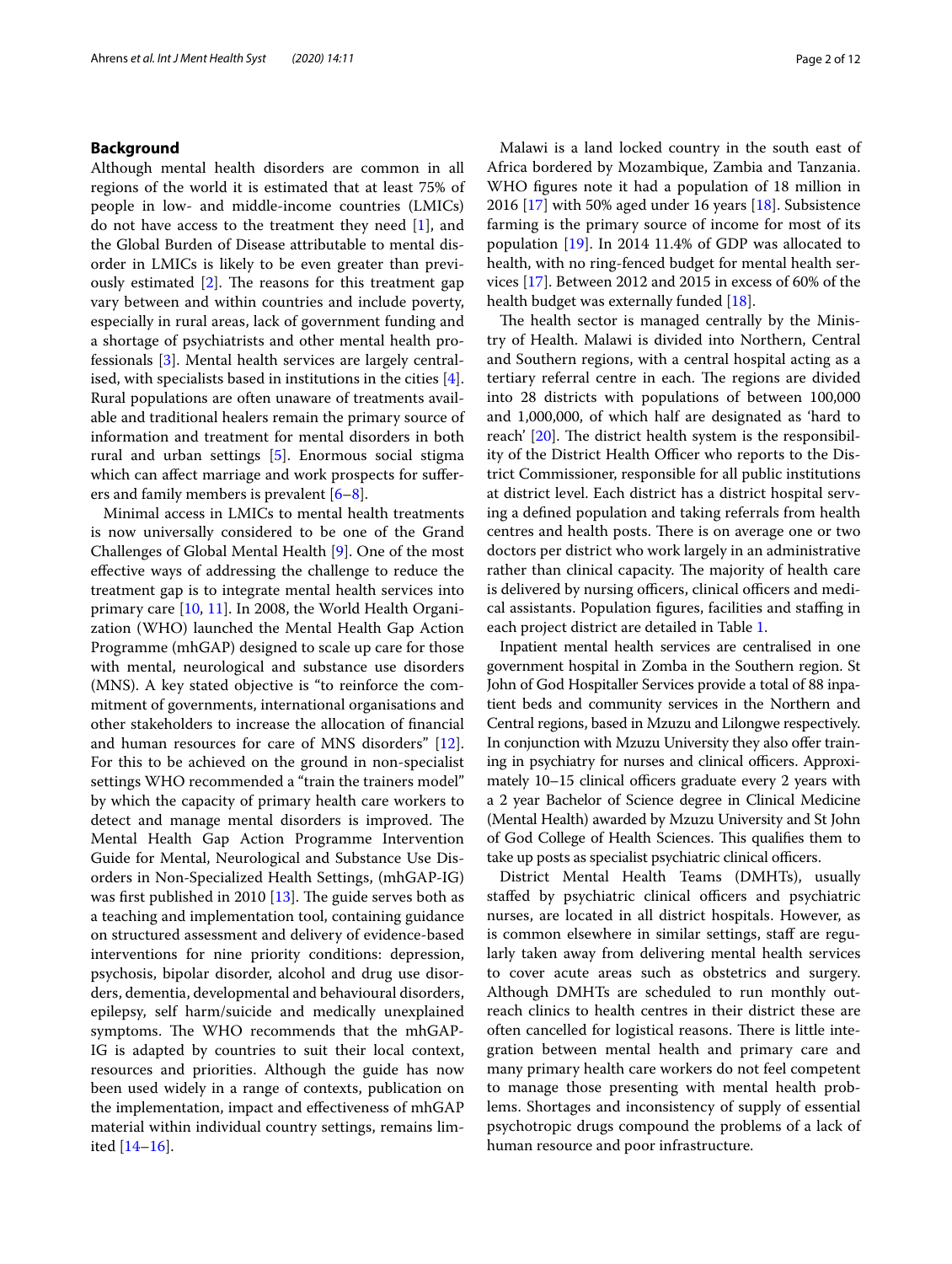|                                     | Mulanje        | <b>Thyolo</b>  | Machinga       | Nsanje   | <b>Ntcheu</b>  |
|-------------------------------------|----------------|----------------|----------------|----------|----------------|
| Population                          |                |                |                |          |                |
| Total                               | 525,429        | 587,445        | 488,996        | 238,099  | 474,464        |
| Male                                | 247,391        | 279,979        | 243,747        | 115,371  | 226,567        |
| Female                              | 278,038        | 307,476        | 254,249        | 122,718  | 247,897        |
| Facilities                          |                |                |                |          |                |
| Government hospitals                | 1              |                | 1              |          |                |
| Private hospitals                   | $\mathbf{0}$   | $\Omega$       | $\circ$        | $\Omega$ | 0              |
| CHAM hospitals                      |                |                | $\circ$        |          |                |
| Government health centres           | 18             | 15             | 15             | 10       | 22             |
| Private health centres              | 1              | 20             | $\overline{2}$ | 3        | $\overline{4}$ |
| CHAM health centres                 | $\overline{4}$ | 8              | 6              | 3        | 13             |
| Number of beds in district hospital | 382            | 298            | 243            | 300      | 255            |
| Staffing                            |                |                |                |          |                |
| District hospital (Gov't and CHAM)  |                |                |                |          |                |
| Doctors                             | $\overline{2}$ | 2              | $\mathbf{1}$   | 4        | 3              |
| Clinicians                          | 88             | 39             | 48             | 17       | 29             |
| Nurses                              | 171            | 120            | 76             | 78       | 159            |
| Medical assistants                  | 27             | 49             | 6              | 10       | 47             |
| Psychiatric clinical officers       | $\mathbf{1}$   |                | $\mathbf{0}$   | $\circ$  | $\Omega$       |
| Psychiatric nurses                  | 5              | $\overline{4}$ | 5              | 2        | 2              |
| Health centres (Gov't and CHAM)     |                |                |                |          |                |
| Nurses                              | 25             | 57             | 21             | 44       | 16             |
| Medical assistants                  | 20             | 27             | 20             | 20       | 47             |

#### <span id="page-2-0"></span>**Table 1 Demographic information regarding health services in each district**

This paper describes the process of country contextualisation and the feasibility of (a) delivering an mhGAP training package to non-specialist healthcare workers (NSHCW) and (b) running community awareness events and establishing peer support groups in fve districts in the Southern region of Malawi. We present data on the impact of the training by measuring knowledge, confdence and attitudes scores, and the detection rate of mental disorders. In addition, we present qualitative data from focus group discussions which were held in all fve districts. Although all aspects of the design and implementation of the project were decided following extensive consultation with the Ministry of Health (MOH) and the College of Medicine in Malawi, it was not part of a formal government programme.

## **Methods**

## **Appointment of in‑country staf**

A lead training team (LTT) of three experienced mental health clinicians; a psychiatric clinical officer, a nurse lecturer at the Malawi College of Health Sciences, and a psychiatric nurse, was appointed after competitive interview. The College of Medicine (COM), Blantyre, Malawi was responsible for the interview process which was conducted as per College protocols. Posts were advertised in local and national newspapers and on the College's website. The Head of Department of Mental Health (JA) and Visiting Lecturer (SG) took part in both the selection and interview process. Each individual appointed had extensive experience of working within the healthcare system in Malawi, and of teaching and training in mental health. One trainer left for personal reasons 6 months into the project was replaced by three additional trainers (two psychiatric clinical officers and one psychiatric nurse) working part time on flexible contracts. The LTT was supported by the Head of Department (JA), Visiting Lecturer (SG) and a half time project manager (DK) in the College of Medicine.

#### **Selection of districts**

The five districts, Mulanje, Thyolo, Machinga, Nsanje (Southern Region) and Ntcheu (Central Region) were selected following discussion with the Ministry of Health (MOH) and on the basis that each had a psychiatric clinical officer in post at the time they were identified. Although covering a wide geographical area spread over the Southern region the districts were all deemed to be accessible within the time frame of the project. District Health Officers (DHO) had been asked by the MOH to participate and all had agreed to do so.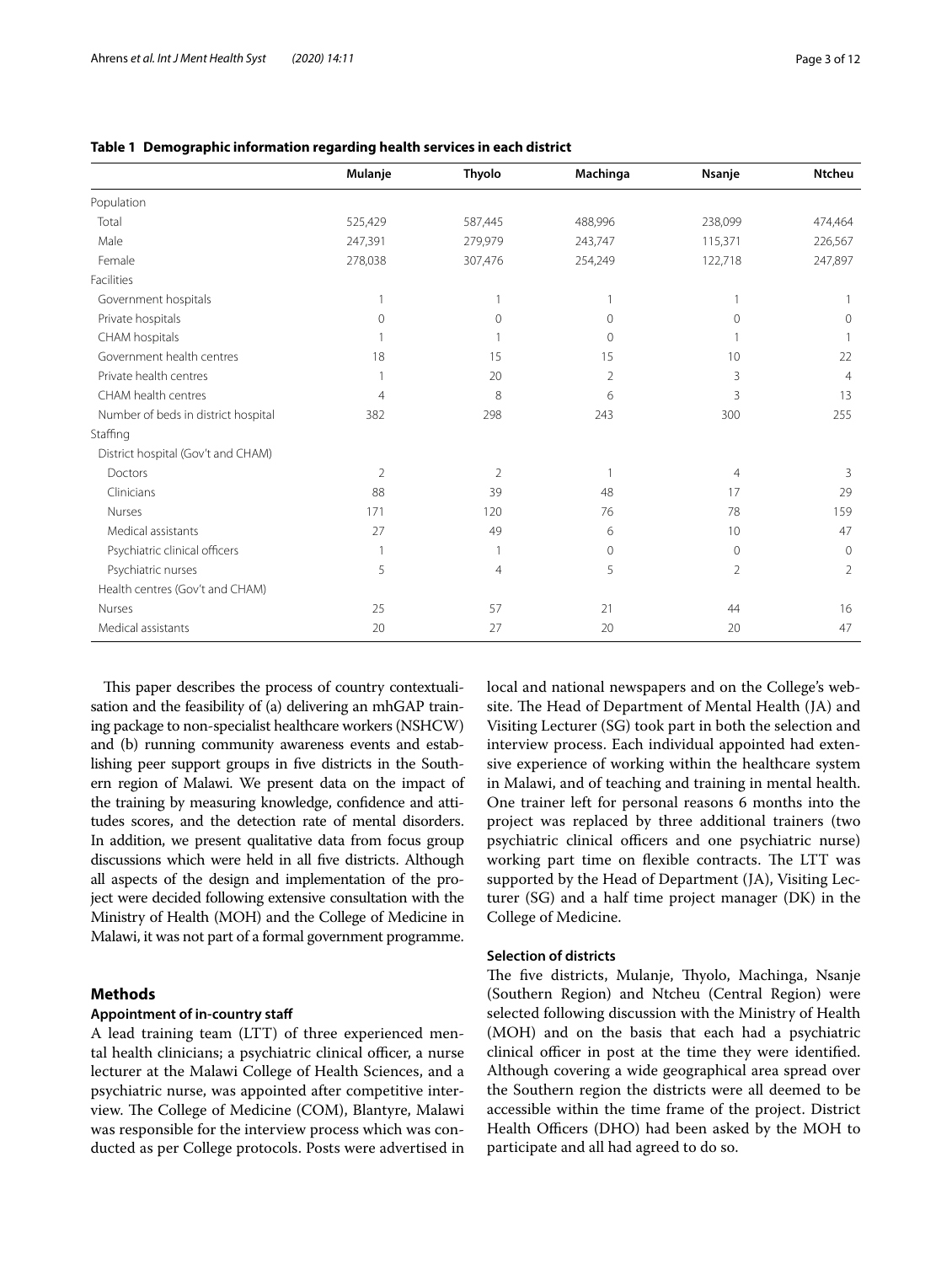#### **Adapting mhGAP for use in Malawi**

The initial task was to adapt mhGAP training materials for the country and project contexts. Permission was gained from WHO to adapt feld test versions of the teaching materials for base and standard courses. The study was conducted prior to the publication of WHO guidance on country and context adaptation which is now readily available. Grant funding was insufficient to support the teaching of all mhGAP conditions. It was agreed following discussions with the MOH during the grant writing process that training would be limited to the core conditions of psychosis, moderate-severe depression, and alcohol and substance use disorder. It was acknowledged that these serious mental illnesses are amongst those neuropsychiatric conditions which account for the greatest burden of disease attributable to mental disorder [\[21\]](#page-11-18).

A series of discussions took place involving the LTT and SG. JA and others with experience of delivering a cascade model of training in mental health in lowincome countries contributed to these discussions. The main challenge in adapting the training materials was to shorten them to develop a 4 day training for DMHT staff and a 2 day training which they could then deliver to NSHCW, while ensuring that all essential components of the modules were taught. To achieve this we maintained the structure of Introduction followed by Learning Objectives, Key Actions, Plan and Start Management, Link with Other Services and Supports, Follow Up and Key Messages for each condition.

The adaptation included the use of an existing series of videos prepared for teaching medical students in Chichewa, the language spoken in the fve districts, and adaptation of role plays and case vignettes for local use. Handouts and power-point presentations were similarly adapted. Risk assessment, focussing on risk of suicide, was included in each module. The Mental Health Users and Carers Association (MeHUCA), a nationally registered patient advocacy organisation, worked with the LTT to develop a presentation used in the training of both DMHTs and non-specialist healthcare workers. The mhGAP Training of Trainers and Training of Supervisors modules were likewise adapted and shortened into two 2 day trainings for DMHT staf.

Updated Malawi Standard Treatment Guidelines, including for mental health, were published by the MOH in during the project roll out and incorporated into the training [[22](#page-11-19)].

It was apparent at an early stage that the use of the mhGAP-IG would not be appropriate in the primary care setting in Malawi for a number of reasons. The DMHTs who were to become trainers were clinical officers and nurses who had a very variable range of skills and experience. Most had undergone mental health training many years previously with no refresher training, and were not working solely in mental health. The duration of training by the LTT for which the project was funded was insuffcient to ensure that the DMHT could efectively use the Intervention Guide.

## **Delivery of the training**

At least two preliminary visits were made to each district by members of the LTT, project manager and JA/SG to meet with the District Health Officer, DMHT, clinical coordinator, chief nurse and pharmacist. The LTT delivered a 4-day training to each DMHT covering the core conditions of psychosis, moderate-severe depression and alcohol and substance use disorder. Approximately 6 weeks after the initial training the LTT delivered a 2-day training on teaching and after approximately 8 weeks, 2 further days on supervision.

The NSHCW trainings were organised by the DMHTs to ensure that clinical service was not compromised. Staff from different locations were trained in groups of approximately 25 ensuring adequate staffing remained at the health centres and clinical areas. In Mulanje, the pilot district, non-specialist primary health care workers in all government run health centres were trained. This model was revised for subsequent districts as all non-specialist staff rotate between the district hospitals and health centres and there was a demand from staf based in the district hospitals for training. The training comprised a 2-day condensed version of the 4-day training.

#### **Supervision**

It had been planned to deliver supervision once a month for 3 months post-training via the mobile outreach clinics and to include direct clinical observation of NSHCW assessing patients presenting with mental health problems. Experience in the pilot district, Mulanje, showed that this was not possible for logistical reasons. Even when funds were made available to ensure that the outreach clinic went to all health centres on a monthly basis, staff were often too busy to take part in supervision. The decision was made to bring staff back for monthly supervision to a central location in the same groups in which they had been trained. Liaison with the district clinical co-ordinators ensured that health centres were not left unstafed during supervision sessions and the arrangement worked well. Supervision was primarily delivered through case-based discussion. NSHCW were encouraged to make notes about individuals whom they had seen in the course of their work during the previous month and bring these to supervision. This was supplemented by group discussion using clinical scenarios on occasion when participants did not bring sufficient cases to supervision.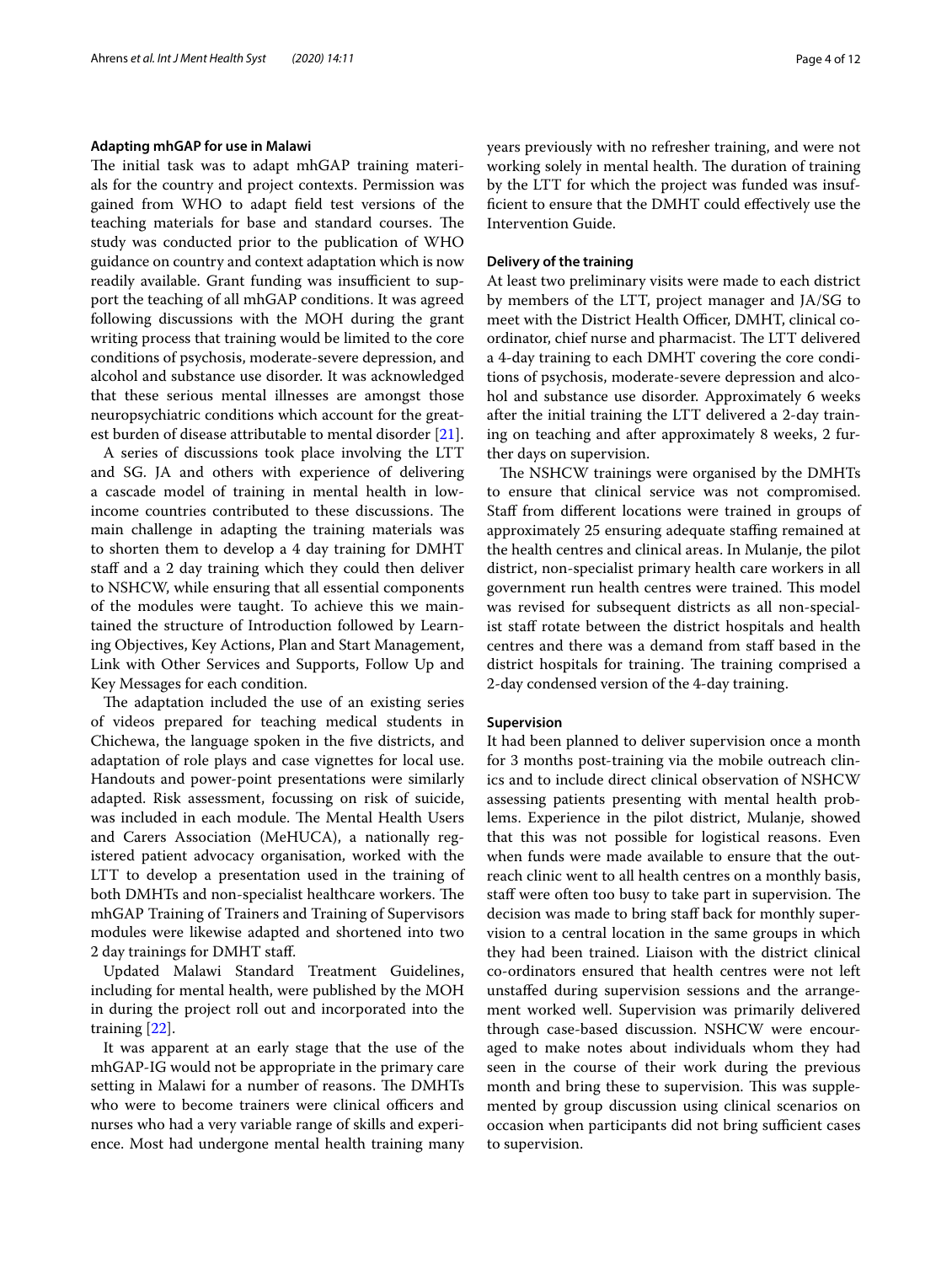#### **Community awareness events**

In parallel with the training, community awareness events were held in each district. The project manager, a project assistant and members of MeHUCA made at least two planning visits to each district. Senior district hospital management staff and DMHTs identified preferred locations based on high numbers of individuals known to have mental health problems in the area and, in one case, because of a well-known user of services with a powerful recovery story. Discussions took place with village chiefs, religious leaders, head teachers, health education officers, health centre staff and local service users. Each event was well advertised with banners and drive by megaphone the day before and local journalists were invited to attend. The purpose of the event was to educate the community about mental illness, services available and the importance of community support for individuals. Senior chiefs played an important role in each event. Staf from the DMHTs and health centres spoke at each event as did members of MeHUCA and local service users. The message was reinforced with performances by local dance, drama and musical groups.

#### **Peer support groups**

Members of MeHUCA working with the project assistant (DC) established peer support groups in each district. This was done through a combination of the trainings, publicity at the community awareness events and links made between MeHUCA members and service users and carers attending clinics at the district hospitals. Existing MeHUCA members and the project assistant were able to offer initial support to the new groups, as was the DMHT.

# **Programme evaluation**

# *Knowledge, confdence and attitudes*

Self-report knowledge, confdence and attitudes questionnaires were distributed to all participants by the trainers at the frst and last trainings, and returned on the same day. In the frst and last districts trained, Mulanje and Ntcheu, they were also administered at 6-month follow up. Questionnaires were in English with all participants being fuent. For budgetary reasons we could not collect 6-month follow up data in all districts.

Knowledge scores about the identifcation and management of mental disorders were obtained using a preand post-knowledge test adapted from an earlier 20 question version of mhGAP online training materials to exclude questions about conditions not taught  $[23]$  $[23]$ . The adapted version consisted of 6 true/false and 9 multiple choice questions. The pre- and post-knowledge

questionnaire has been used to evaluate a number of mhGAP interventions [\[24](#page-11-21)[–28\]](#page-11-22).

Confdence scores were obtained with a questionnaire used in a similar project in Malawi [\[29](#page-11-23)] in which the capacity of health surveillance assistants to recognise and respond to individuals with both common and severe mental health problems was scaled up. The tool was developed specifcally for that project. Participants rated themselves on 14 confdence questions using a 4-point Likert scale from 1 (very confdent) to 4 (not at all confdent).

Attitude scores were obtained using the Community Attitudes to the Mentally Ill Scale [\[30](#page-11-24)]. It has been demonstrated to be reliable in and has been used in other sub-Saharan populations  $[31-33]$  $[31-33]$  $[31-33]$ . The four subscales (benevolence, authoritarianism, community mental health ideology and social restrictiveness) each have 10 questions rated on a 5-point Likert scale. These were combined to give a total attitudes score.

#### *Data analysis*

The distribution of all variables were checked before conducting any analysis using Stata version 13.1 (Stata Corp, Texas, USA). For continuous variables, summary statistics were obtained and presented either as a median (inter quartile range [IQR]) or mean (standard deviation [SD]) dependent on whether the data was normally distributed.

Given that the scores for the variables knowledge, confdence and attitudes were normally distributed, a paired t-test was conducted to assess any change in these measures after training.

#### *Case detection*

Case detection rates were available for 6 months (Jan– Jun) pre- and 6 months (Jul–Dec) post-training in 2014 for the pilot district, Mulanje. Case detection rates were ascertained by inspection of the hand-written case registers held in each of the 18 health centres for all attendances by the project manager (DK). Mental health diagnoses were restricted for coding purposes to acute and chronic psychosis and epilepsy. Median number of cases detected per month in the 6 months pre- and post-training were compared using the nonparametric Wilcoxon Rank Sum Test.

#### *Focus group discussions*

Four focus group discussions (FGDs) were held in each district in the 6 months after training. One each with the DMHT and NSHCW, and two with users and carers. One user and carers discussion group took place at the mental health clinic at the district hospital, and the other at a busy health centre mental health clinic. The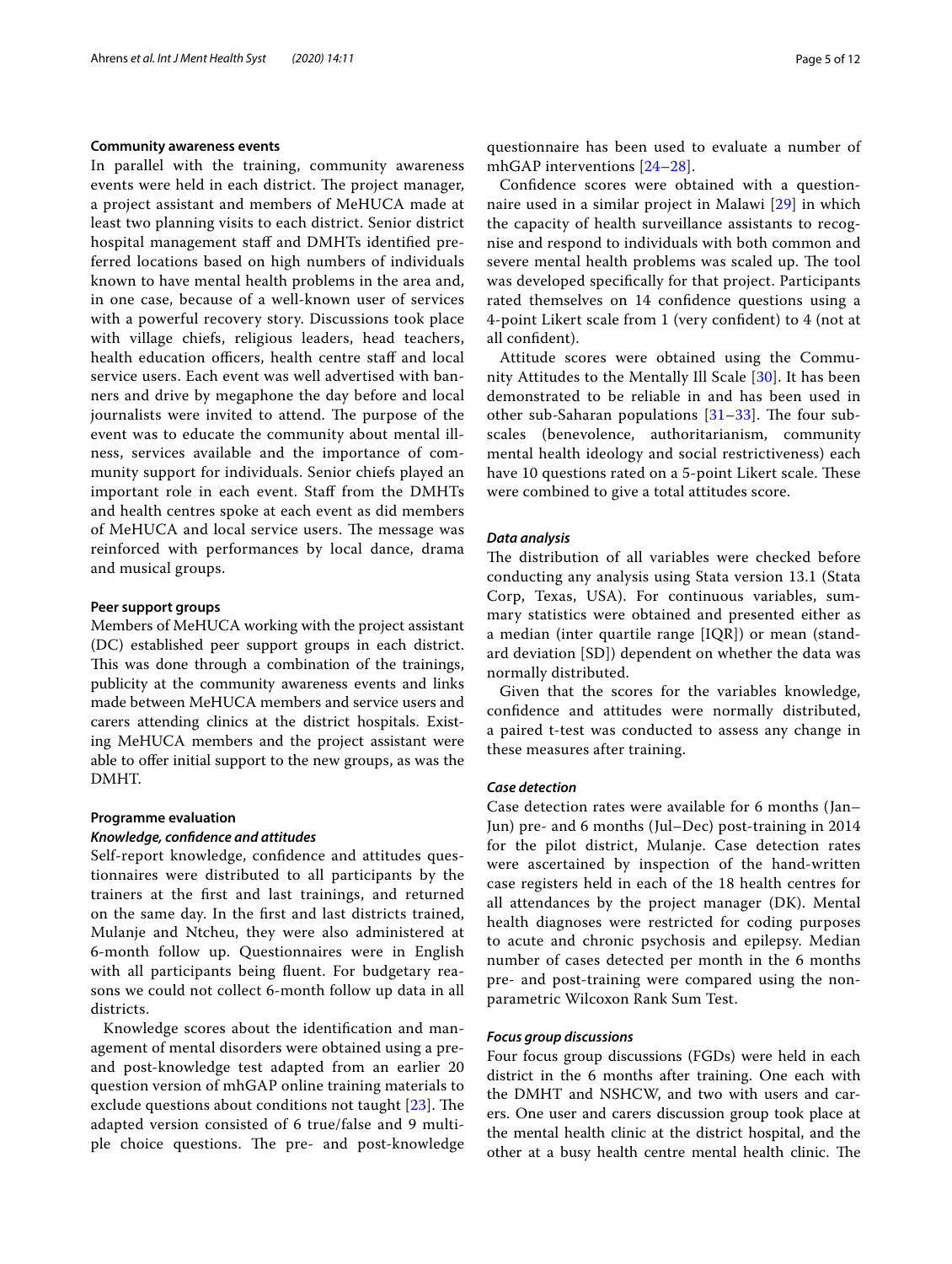FGDs were led by a research assistant with experience of conducting FGDs in mental health research in Malawi who had not been involved in the training, and who had been employed specifcally for this role. Each DMHT was invited to attend a focus group and they in turn invited 10–12 NSHCW to attend a separate FGD. Users and carers were selected from those attending the clinic on the day of the FGD. The lead clinician at the clinic was asked to suggest 8–10 people who were currently well enough to participate or were a suitable carer. All potential participants gave written consent to participate. FGDs lasted up to an hour, followed a structure, were recorded, transcribed and translated where necessary into English.

Unfortunately during the process of transcription and translation, the recording devices and laptop with the FGD recordings were stolen. No back up copy had been kept and this prevented formal qualitative analysis of the content of the FGDs. Thematic analysis of the remaining material was conducted by the project lead (JA) in order to make use of the rich material obtained. We have presented the themes and supporting quotes.

#### **Results**

#### **Training of non‑specialist health care workers**

Supported by the LTT, DMHTs trained and supervised 500 non-specialist health care workers working in primary care and district hospitals. A total of 27 two-day trainings were delivered by 5 DMHTs and all participants were supervised monthly for 3 months post-training. All districts were similar in terms of demographic makeup (Table [1\)](#page-2-0).

We achieved near total coverage of NSHCW trained in each district. All NSHCW were invited to attend training with less than 20 workers across all fve districts failing to respond and therefore not receiving training. We ran the training 4–7 times in total per district to maximise the opportunity for workers to attend. In the supervision sessions across all fve districts, 78% attended the frst round of supervision, 60% the second and 62% the third.

Of the 500 participants 51% (255) were male. Fiftytwo per cent (259) worked as a nurse/midwife/technician with  $21\%$  (107) working as medical assistants. The median age of NSHCW was 30 years with a median of 5 years clinical experience. Only 12% had previous mental health training (Table [2\)](#page-5-0).

Overall 499 (99.8%) completed pre- and post-training questionnaires. In the two districts, Mulanje and Ntcheu, in which 6-month post-training data were collected 122/170 (71.8%) completed all three pre, post and 6-month questionnaires.

#### *Knowledge*

The overall  $(n=499)$  mean knowledge score increased from 11.8 (SD 2.52) pre-training to 14.5 (SD 2.63) immediately post-training [paired t-test,  $p < 0.001$  (Table [3\)](#page-6-0)]. In Mulanje and Ntcheu districts ( $n=122$ ) mean knowledge score remained increased at 13.5 (SD 2.08) 6 months post-training [pre-training versus 6 months post-training paired t-test,  $p < 0.01$  (Table [4](#page-6-1))].

#### *Confdence*

The overall  $(n=499)$  mean confidence score increased from 36.6 (SD 8.6) pre-training to 47.8 (SD 7.3)

<span id="page-5-0"></span>

|  |  | Table 2 Baseline characteristics of study participants by district |  |  |  |  |  |
|--|--|--------------------------------------------------------------------|--|--|--|--|--|
|--|--|--------------------------------------------------------------------|--|--|--|--|--|

|                                            | Mulanje     | Thyolo      | Machinga    | Nsanje       | <b>Ntcheu</b> |
|--------------------------------------------|-------------|-------------|-------------|--------------|---------------|
| Gender n (%)                               |             |             |             |              |               |
| Male                                       | 26(60.5)    | 35(46.1)    | 59 (46.1)   | 73 (57.9)    | 62(48.8)      |
| Age in years                               |             |             |             |              |               |
| Median (IQR)                               | $34(30-42)$ | $30(27-44)$ | $28(25-34)$ | $31(27-36)$  | $31(27-38)$   |
| Current role n (%)                         |             |             |             |              |               |
| Nurse/Midwife/Technician                   | 19 (44.2)   | 28 (31.6)   | 70 (54.7)   | 65(51.6)     | 77(61.1)      |
| Medical assistant                          | 20(46.5)    | 21(27.6)    | 27(21.1)    | 21(16.7)     | 37(29.3)      |
| Clinical technician                        | 1(2.3)      | 13(17.1)    | 22(17.2)    | 29 (23.0)    | 5(4.0)        |
| Community nurse                            | 2(4.7)      | 4(5.3)      | 5(3.9)      | 11(8.7)      | 2(1.6)        |
| Other                                      | 1(2.3)      | 10(13.1)    | 4(3.1)      | $\mathbf{0}$ | 5(4.0)        |
| Years of clinical experience               |             |             |             |              |               |
| Median (IQR)                               | $5(3-10)$   | $6(4-10)$   | $4(0.7-8)$  | $5(2-10)$    | $5(2-10)$     |
| Previous training in mental health n (%)   |             |             |             |              |               |
| No training                                | 40 (93.0)   | 59 (79.7)   | 113(88.3)   | 116(92.1)    | 108 (87.8)    |
| In-service training in mental health n (%) |             |             |             |              |               |
| No training                                | 43 (100)    | 66 (86.8)   | 124 (99.2)  | 125 (99.2)   | 123 (97.6)    |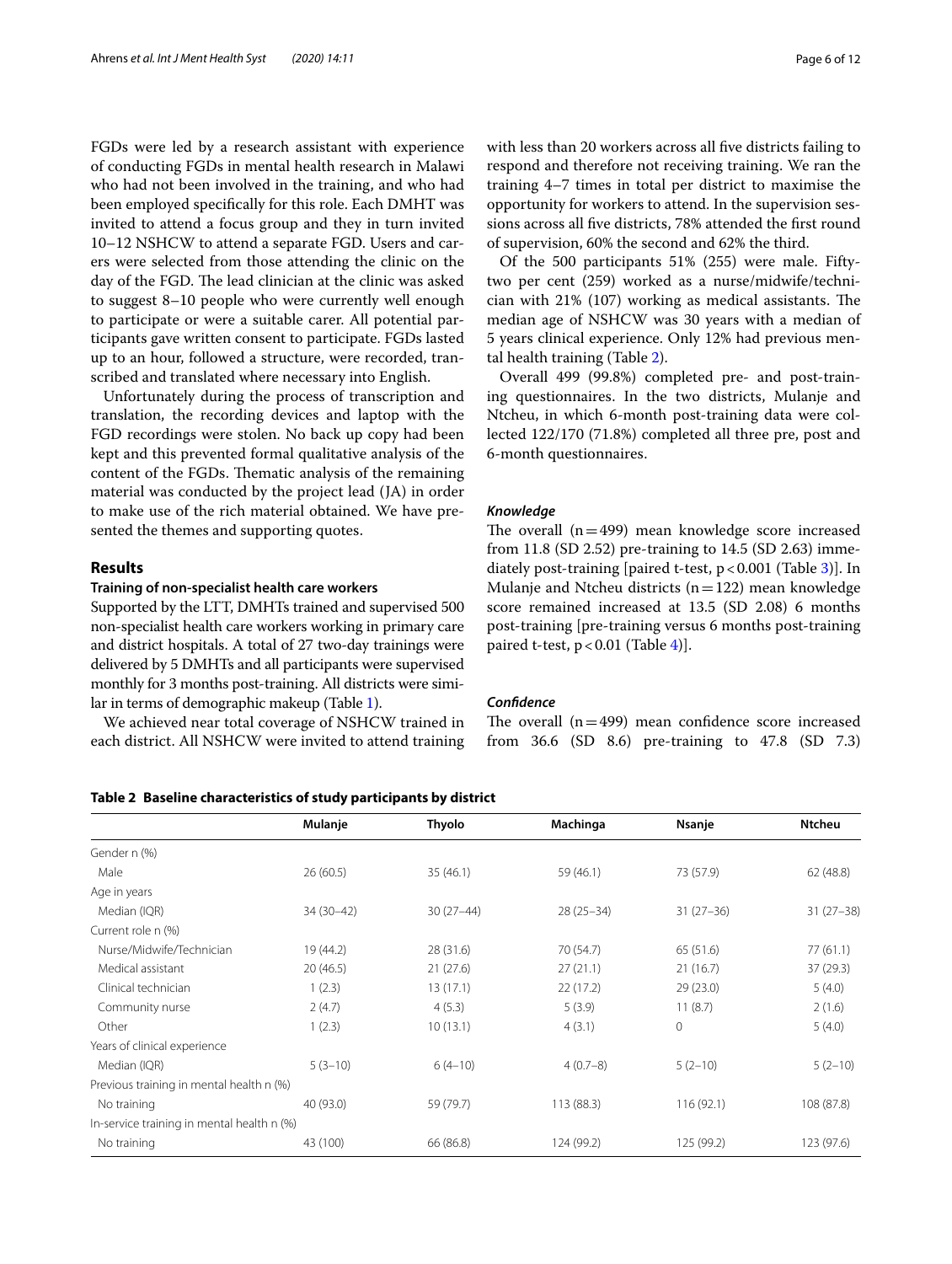<span id="page-6-0"></span>

|          | n   | Knowledae      |                |                      | Confidence  |             |                      | <b>Attitudes</b> |               |                      |
|----------|-----|----------------|----------------|----------------------|-------------|-------------|----------------------|------------------|---------------|----------------------|
|          |     | Pre            | Post           | <b>Paired t-test</b> | Pre         | Post        | <b>Paired t-test</b> | Pre              | Post          | <b>Paired t-test</b> |
|          |     | Mean (SD)      | Mean (SD)      | p-value              | Mean (SD)   | Mean (SD)   | p-value              | Mean (SD)        | Mean (SD)     | p-value              |
| Mulanje  | 43  | .8(2.16)<br>11 | (2.53)<br>15.1 | < 0.001              | 36.9 (7.69) | 49.6 (6.14) | < 0.001              | 127.3 (8.93)     | 128.9 (10.40) | 0.45                 |
| Thyolo   | 76  | 12.3(2.72)     | 13.9 (2.70)    | < 0.001              | 38.6 (9.39) | 46.5 (8.86) | < 0.001              | 121.3 (12.12)    | 121.5 (12.82) | 0.99                 |
| Machinga | 28  | 12.0(2.74)     | 14.8 (2.87)    | < 0.001              | 35.0 (8.52) | 47.2 (8.20) | < 0.001              | 121.2 (11.35)    | 120.2 (11.48) | 0.29                 |
| Nsanje   | 126 | 11.8(2.35)     | 14.7 (2.87)    | < 0.001              | 35.8 (9.89) | 46.5 (8.86) | < 0.001              | 122.6 (11.17)    | 121.3 (8.88)  | 0.25                 |
| Ntcheu   | 127 | 11.3(2.38)     | 14.0 (2.63)    | < 0.001              | 37.0 (8.06) | 49.6 (6.14) | < 0.001              | 118.3 (14.52)    | 121.8 (16.50) | 0.56                 |

Distribution of mean knowledge, confdence and attitudes scores, pre- and post-training, by district

#### <span id="page-6-1"></span>**Table 4 Knowledge, confdence and attitudes**

|          | n   | Knowledge   |         | Confidence  |         | <b>Attitudes</b> |         |
|----------|-----|-------------|---------|-------------|---------|------------------|---------|
|          |     |             | Paired  |             | Paired  |                  | Paired  |
|          |     | 6 months    | t-test  | 6 months    | t-test  | 6 months         | t-test  |
|          |     | Mean (SD)   | p-value | Mean (SD)   | p-value | Mean (SD)        | p-value |
| Mulanje  | 43  | 13.9(2.52)  | < 0.01  | 46.8(6.03)  | < 0.01  | 128.9 (10.4)     | 0.55    |
| Ntcheu   | 79  | 13.2 (1.92) | < 0.01  | 43.9 (4.85) | < 0.01  | 122.5 (12.1)     | 0.06    |
| Combined | 122 | 13.5 (2.08) | < 0.01  | 45.4 (4.71) | < 0.01  | 124.1 (11.7)     | 0.29    |

Distribution of mean knowledge, confdence and attitudes scores at 6 months post-training, by district and combined

immediately post-training [paired t-test,  $p < 0.001$ (Table [3](#page-6-0)). In Mulanje and Ntcheu districts  $(n=122)$ mean confdence score remained increased at 45.4 (SD 4.71) 6 months post-training [pre-training versus 6 months post-training paired t-test,  $p < 0.01$  (Table [4\)](#page-6-1)].

#### *Attitudes*

There was no difference in the overall mean score on the CAMI from pre-training to immediately post-training (Table [3](#page-6-0)) or between pre-training and at 6 months posttraining in Mulanje and Ntcheu districts (Table [4](#page-6-1)).

#### *Case detection rates*

In the 6 months (Jan–Jun) before training the median number of cases per month from all 18 health centres in Mulanje was 77 (IQR: 65–87) whereas in months after training (Jul–Dec) the median number of cases was 186 (IQR: 175–197) showing a signifcant increase in median number of cases before and after the training; p-value<0.001 (Wilcoxon Rank Sum Test).

#### *Thematic analysis from focus group discussions*

There were a number of themes that emerged from the focus group discussions.

On the whole the training was seen as of value and of interest to the NSHCWs. Mental health care was an area

of work that the NSHCWs had felt ill equipped to undertake, however the training package had helped them to develop the skills to feel more confdent in initial assessment and management. Almost universally, stigmatising attitudes towards people with mental disorders were expressed by the NSHCWs as a potential barrier to care.

#### NSHCW Mulanje:

*"In the past if someone comes with a psyche patient, that's how we call them, there was no taking of the patient's history or doing anything at all, we would just refer that patient to this hospital but now we know two or three things that you may be able to ask and options of things that you can do in order to help this patient. Tat is how I understand it"*

*"Let me put it like this, in the beginning, we as health workers thought that there is no possible way of helping these people or that they would not even be able to sit amongst people but after the training we were given the opportunity to learn that these people are just as human as every patient that has come to the health facility therefore he has rights to be helped as everyone else"*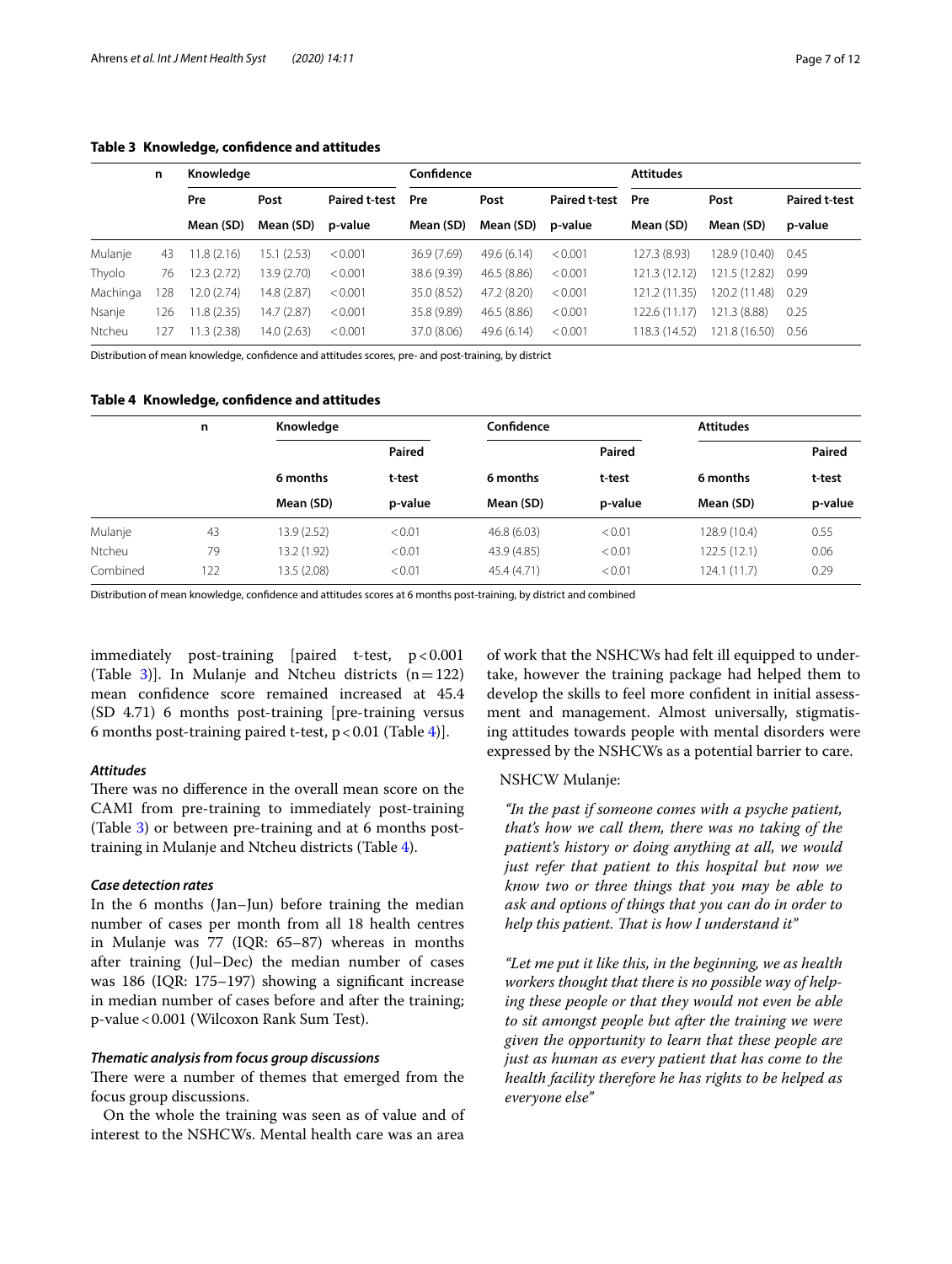*"But also, here in Mulanje, we have many people with this condition perhaps it is because of smoking weed or alcohol consumption, we don't know. So because of this, we wouldn't consider these people as important and we would criticize them, be wicked towards them to an extent of locking them inside our homes because they are being troublesome so during the training we learnt that if the patient has ''psyche'' problem, this person is also in need of our attention because there is defnitely something wrong with*  him. The first thing is to take our time with him, if he *has been tied we need to tell the guardians to untie him and then we should welcome him, then take his history as to what happened. So in this regard we feel things are going well now"*

The training package had an impact on the practice of the NSHCWs at the mental health clinics and also on the experience of the Users and Carers attending the clinics.

#### DMHT Mulanje:

*"When you go the facility, there are other individuals you can see they are really practicing because you can see by the case they are presenting when you had gone for supervision, you could see somebody presenting a case knowing the case in and out and even the management so I feel mostly some people have gained and are able to see mental health problems"*

*"We have seen a change in the sense that most of the health passport books, mostly as he said, they were just writing referral to Mulanje district hospital but now they are able to put the complaints of the patient and the management is there even in the notes they are able to write the signs and symptoms, the diagnosis, any other physical investigations they have done and then the management with the follow up, yes some health care workers are able to do that"*

## User and Carer Thyolo:

*"Let me just add on to what he has just said. I can diferentiate with the way things were before. We would get shouted at amongst other things but now we have seen a change. We have noticed that they are giving us enough medicine."*

*"I am able to see positive change because I am able to come and get assistance here. I was unable to come here in the past, there was no proper counselling. Right now because of the advice given to us and followed, I am able to see that we are being assisted"*

*"I feel that ever since I started taking this medication things have changed. Furthermore, I am able to do my work such do farming and other things. I feel things are well as compared to the way things were before."*

However a number of challenges regarding implementation of the training emerged:

The allocated remuneration to cover food, transport and accommodation was deemed to be insufficient and there were signifcant logistical challenges for participants in attending the training in terms of the distance travelled and time required.

#### DMHT Mulanje:

*"also the allowances given to the participants, they were diferent in terms of…they were saying that those who live nearby will not be given and those staying far will be given night and that demotivated the participants and some did not even participate properly. They said that we will not do this work well, when you are coming we will be running away and not give you data or help you"*

#### NSHCW Mulanje:

*"yes, the money was not enough when you compare it to where we were coming from and we would wake up at three, four in the morning to come here"*

*"I think that the logistics was not very good and some of us come from far and with the way it was organized I feel that they did not consider us very much in terms of how we would travel"*

The participants and the trainers thought that there was insufficient time to cover the material presented and that additional follow up training would be of beneft.

#### DMHT Mulanje:

*"Another challenge is on how they designed the training; the period of the training….it was compressed. It was like an orientation, just a few days and the content was a lot and it needed a number of days so we were teaching against time"*

## NSHCW Mulanje:

*"I want to say that psyche is a lot and the days in which the training was conducted were not enough…….. there are still some things of which we are still in doubt over, we can ask ourselves, is this mania or what, we are in doubt so I would have loved if we had a chance to go the ward for practicals"*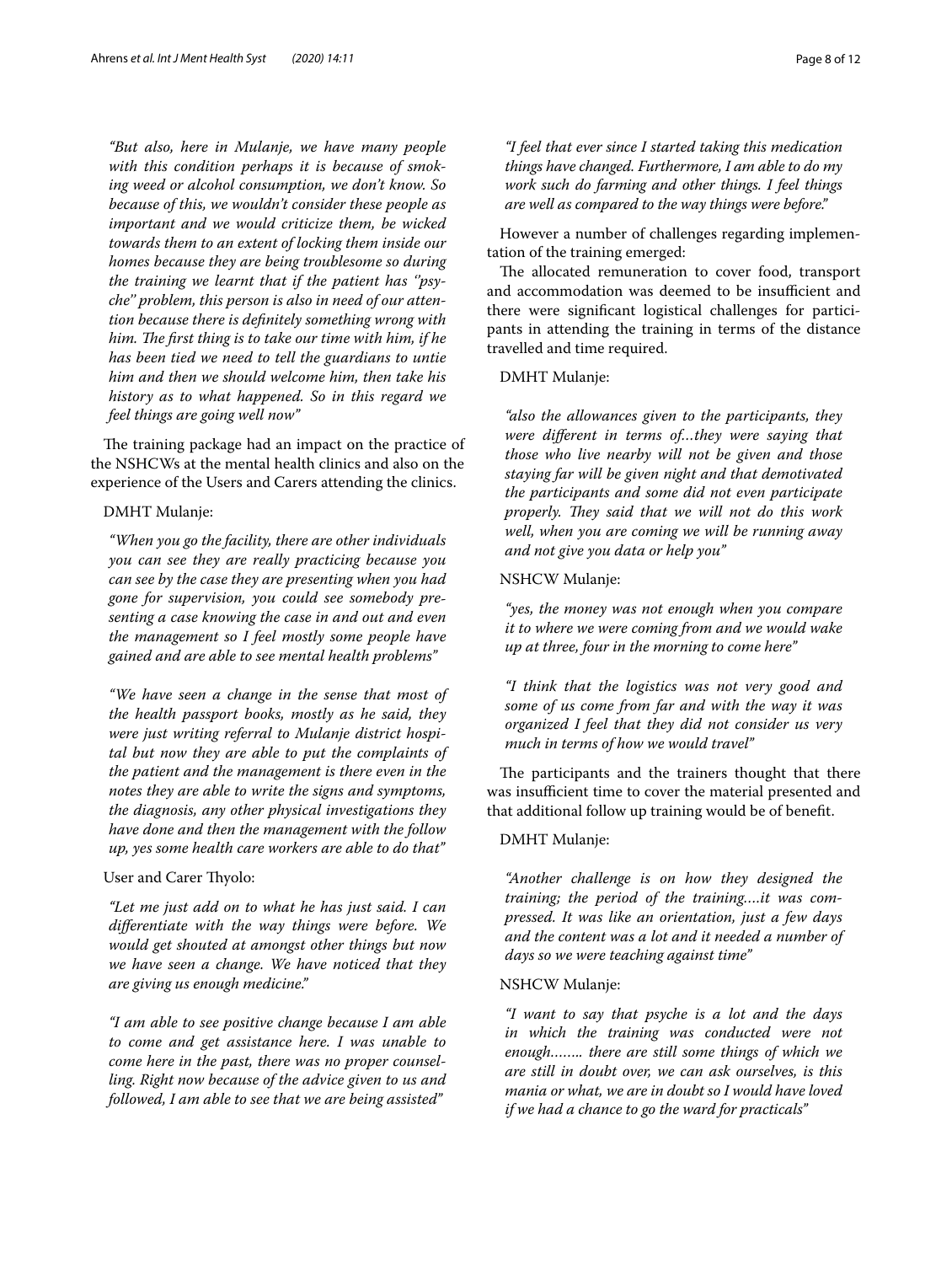There were logistical barriers at the health centre clinics in implementing the training, given the high work load and limited time available to the NSHCW at the primary care clinics. The lack of availability of psychotropic medication at the primary care clinics could lead to people being referred to the district hospital even if the NSHCW undertook the assessment.

# NSHCW Mulanje:

*"what I have noticed is that these people need more time which we don't have at the facility…more time in consultation because when we have a patient explaining their history, its comes out straight forward but others it doesn't come out like that"*

*"and also to add to that, we never used to have the medicines at the health centers even if we order but now they give us so they are benefting now unless we really need to refer them maybe because we don't have the medicine"*

#### *Community awareness events*

Community awareness events were held in each district and were attended by between 300 and 700 people.

#### **Discussion**

Using an mhGAP training package adapted for the Malawian context we have demonstrated an improvement in the knowledge and confdence of 500 nonspecialist healthcare workers in the recognition and treatment of core mental disorders.

Initially we had concern that the high workloads already placed on non-specialist healthcare workers in district hospitals and primary care clinics coupled with the stigma related to mental health, would be barriers to the successful implementation of the training. However, we found that the majority of participants were attentive and engaged well in the interactive training process and subsequent supervision. The numbers that participated in both the training and supervision would support this. Other mhGAP programmes have struggled with recruitment and retention of participants with lack of interest cited as a cause [\[27](#page-11-27)]. While there was some loss of NSHCW attending supervision, a majority attended each of the 3 monthly sessions, despite signifcant logistical barriers and dissatisfaction about the allocated rate of remuneration for expenses. Almost all NSHCW in the districts were trained, without any selection being used to target those most interested in mental health [[26\]](#page-11-28).

We found that although the training model relies on a 'cascade' of training, from the LTT to DMHTs and then to non-specialist workers, the DMHTs were not able to deliver the 2-day package independently. They required support to do so to ensure that the quality of the training was maintained, which has been a concern in other programs where a 'train the trainers' model is used [\[34](#page-11-29)]. As the training was rolled out it was necessary for members of the LTT to support the DMHTs to deliver both training and supervision. In particular they required support in using interactive teaching methods and audio-visual equipment.

However, using this model undoubtedly strengthened professional relationships between staff working in district hospitals and those in primary care. It highlighted the role of the DMHT as experts available for consultation about difficult cases. Likewise, the relationships between the LTT, with their affiliations to the mental health hospital, and district hospital staff strengthened. Anecdotally clinical staff in the mental health hospital reported an increase in telephone consultations from DMHTs with a decrease in inappropriate admissions. This strengthening of relationships has been suggested as a factor in the success of programmes to develop mental health services in low resource settings [[35](#page-11-30)] in which primary care models need to be "sustained by integrated, functional and mutually supportive referral systems".

With the engagement and support of the MOH from the outset we were able to have ongoing discussions with the Ministry and DHOs. It was possible to highlight in some detail the challenges of maintaining a reliable supply chain of psychotropic medications and to explore ways of addressing these. Although at the end of the project the MOH had no budgetary allocation to fund a widespread roll out of the training package, there was considerable interest in attempting to incorporate it into other externally funded programmes.

A systematic review of the implementation and evaluation of the mhGAP-IG highlights the need for reporting contextual strengths and challenges to implementation [ $36$ ]. The many logistical barriers to delivery of this training to 500 healthcare workers cannot be overstated. To attend the training and supervision many healthcare workers had to travel more than 100 km from health posts in remote areas. There were floods and travel in rainy season was particularly difficult. Many of the training facilities had periods of time without electricity so that audio-visual aids for teaching could not be relied upon.

All of the activities of the project were conducted over a 3 year period at a cost of approximately  $£125,000$ . The project was one component of a larger programme funded by the Scottish Government through a Malawi Development Grant and administered through COM. It included the salaries of the LTT and one lecturer's post for 6 months, the training and supervision costs including stipends to cover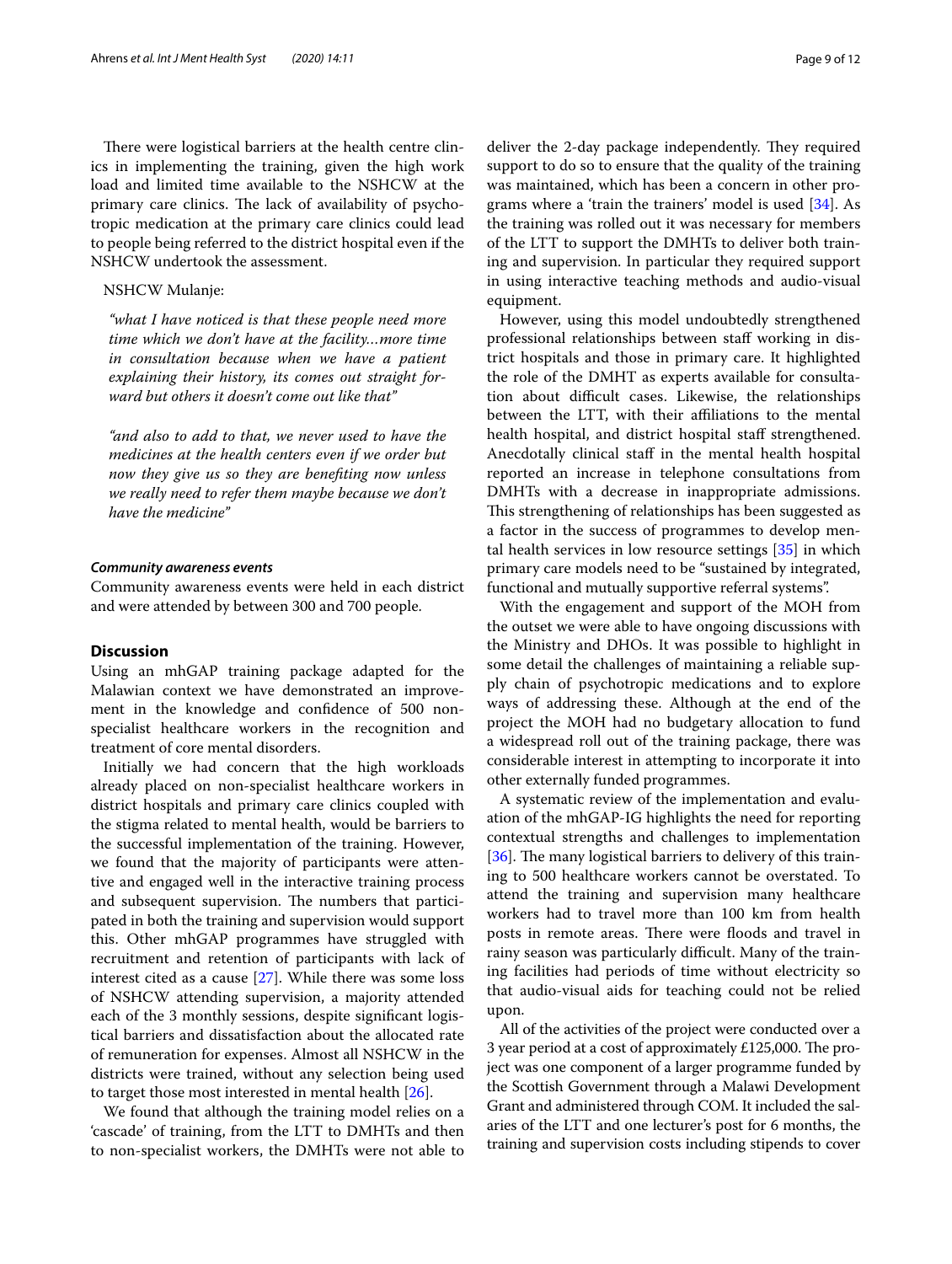transport, food and accommodation for all participants, and costs for the community awareness raising events. It did not include indirect costs such as the NSHCW time away from post to attend training etc. The direct costs of delivering the training to DMHT and NSHCW, together with supervision and running community awareness events, was approximately £15,000 per district. As this was funded as part of a development grant there was no budget to support roll out of the training package. It is difficult to make comparisons with other similar trainings, as project costings are rarely reported in the literature. Only 3 of the 33 papers included in a recent systematic review included economic evaluations [\[36\]](#page-11-31). Estimating the true total cost is complex, with consideration of direct and indirect costs needed. Input from a health economist is unlikely to be readily available in small development projects such as ours. Financial investment is a key aspect in the discussion with funding bodies or governmental agencies when consideration is given to widespread roll out. Sustainability of such programmes is a cause for concern in global mental health research, with implementation science now starting to address the knowledge gap. Demonstrating value and efectiveness of mhGAP training programmes will help to inform this debate.

#### **Strengths**

The use of Malawian mental health experts, with their deep knowledge of the local context and concerns, as lead trainers, gave the training credibility compared to employing international experts. Although the training materials were mainly in English, the fact that both the LTT and DMHT were local allowed more nuanced expression and discussion in the local language. We believe that this also engendered a sense of ownership of the trainings by the mental health staf in each district.

Several preliminary meetings were held with hospital management and clinical staff in each district and we believe formed the basis of a respectful relationship and communication style that continued throughout. This together with the use of local staf, support from the Ministry of Health and institutional leadership from the College of Medicine lent the project authority and were key factors ensuring the smooth running of the project and high uptake of training by non-specialist health care workers. It was helpful that there had been prior agreement to implement the project between the MOH and the DHOs and we were grateful for their continued support. Signifcant engagement and consultation with all levels of health service administration, prior to commencement, is considered to be a factor in successful implementation of such programmes [\[10](#page-11-8)]. All of the discussions which took place during the development of the training package and prior to its implementation allowed

us to address, at least some of, the cultural and contextual challenges which have been identifed as presenting major barriers to mhGAP implementation [[37](#page-11-32)].

Supervision was a key element in the success of the project and strengthened the knowledge gained during training, giving a forum for peer to peer discussion about cases as well as feedback from trainers. We were quickly able to adapt to deliver supervision in central locations without compromising delivery of health care in health centres. Training programmes which have supervision included are known to have greater impact on health care provider practices in low income settings than training alone [\[38](#page-11-33)]. In an evaluation of mhGAP in Fiji, lack of supervision was cited as a signifcant barrier to the imple-mentation of mhGAP training in practice [[34](#page-11-29)].

The training was inclusive, involving service users through direct involvement and through screening a flm made in Malawi and previously shown on the national television channel documenting a service user's experience of a psychotic illness and recovery. In parallel we were able to engage the community in awareness raising events and establish users and carers groups. Advocacy and engagement with stakeholders in the community are key to improving mental health services in LMICs. Saraceno et al. in the 2007 Lancet Series on Global Mental Health state that 'Non-formal community resources will need to be recognised and mobilised to ensure access to care for the millions of people who need it' [\[35](#page-11-30)].

#### **Limitations**

Piloting use of the questionnaires used to assess knowledge, confdence and attitudes to assess reliability and validity in the study population would have strengthened confidence in the evaluation of the training. This was not feasible due to budgetary constraints.

The use of a test retest design to evaluate the programme is open to potential information bias, as test retest reliability is needed to address concerns about the impact of other factors accounting for the change seen over time. This limits the strength of the conclusions drawn from our evaluation.

Selection bias in the selection of focus group discussion participants is a well recognised methodological concern in their use and was not fully addressed in our study.

While case detection rate was measured in one district, there was no objective assessment of impact on delivery of care or clinical outcomes of service users in the fve districts.

The operational research approach and limited budget meant that outcome data at 6 months was only available from two districts. We believe that the retention of knowledge and confdence at 6 months is likely to be similar in the other three districts, given the similarity in the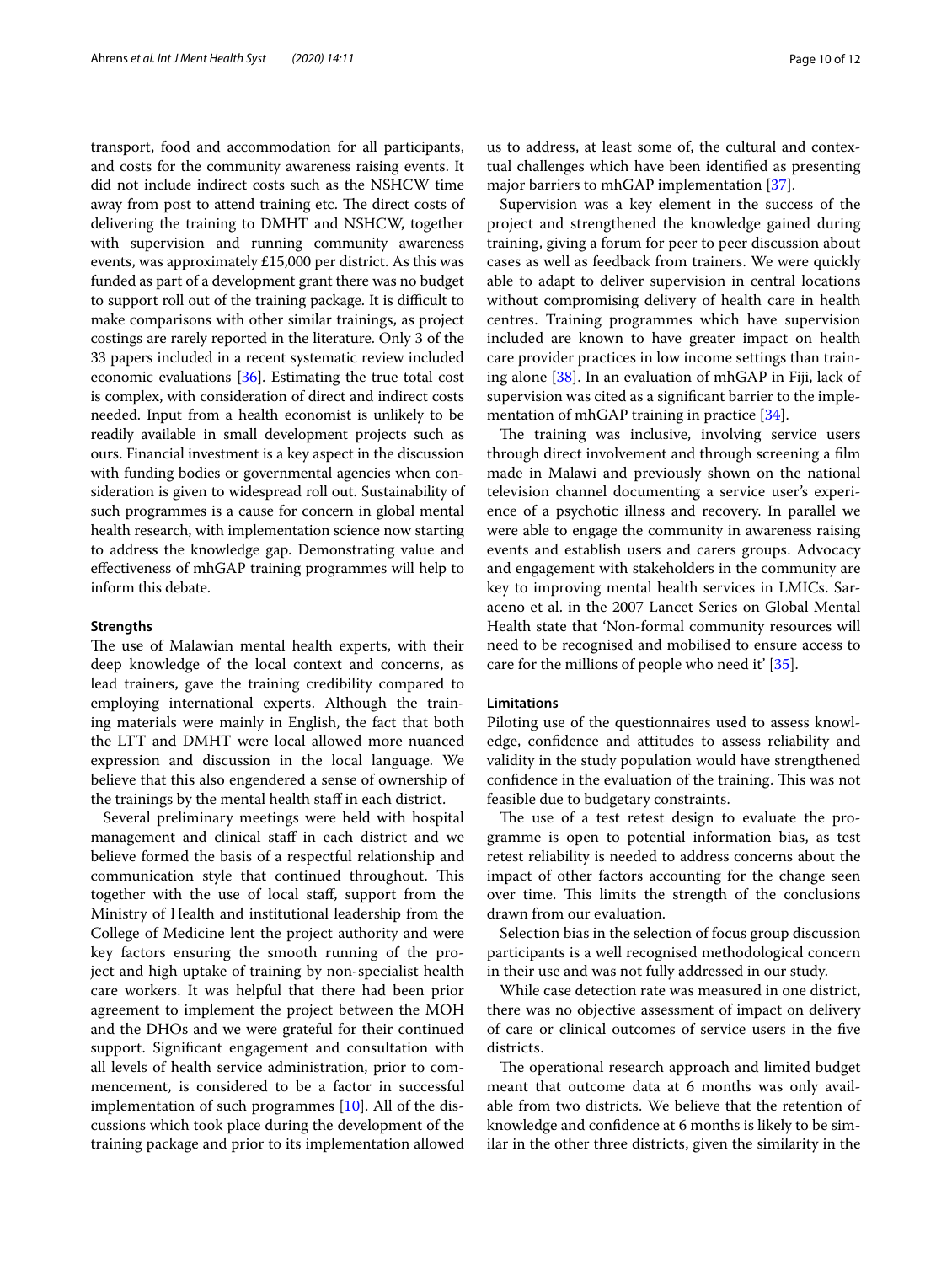demographics and immediate pre- and post-test results in all of the districts.

The evidence of increased case detection in the 6 months post-training was only available from the pilot district. Again while we believe that it is likely that case detection rates increased in the other districts, we cannot extrapolate.

Case detection rate was assessed from hand written case registers, and may have resulted in information bias. Having said this although there was an electronic health management information system at district level this was dependent on the inputting of hard copy data from health centres which was inconsistently sent to the district hospital and inputted.

While we have demonstrated that it is feasible to contextualise and implement an mhGAP training package, demonstrating an improvement in the participants' knowledge and confdence scores in recognition and treatment, we found no change in their attitudes towards people with mental disorders. We know that attitudes are more resistant to change than other outcome measures [[39\]](#page-11-34) and it is possible that had we been able to repeat the CAMI at 12 months, change may have been evident.

#### **Conclusions**

- 1. The findings of this study indicate that a 2-day mhGAP training package adapted for use in Malawi can be delivered to large numbers of non-specialist health care workers, and the improvements in knowledge, confdence scores and case detection rate of mental disorder in our sample may be useful in informing further research.
- 2. Supervision can be provided at low cost and without disruption to clinical services by providing this at central locations.
- 3. Using a "train the trainers" model may ensure that the knowledge and skills of district mental health teams are updated and strengthened, remaining as a resource within the district.

This training in mental health was acceptable to district health management staf, district mental health teams, non-specialist health care workers, and users and carers.

This study has demonstrated the feasibility and acceptability of using an mhGAP training package to improve access to evidence based mental health care at primary and secondary health care levels in a signifcantly resource constrained setting within existing structures, and with minimal additional funding. We believe that this training package can be rolled out to the remaining 23 districts in Malawi, and that our experience and

lessons learnt can help to inform mhGAP training programmes in other resource constrained LMIC settings.

#### **Abbreviations**

CAMI: Community Attitudes Towards the Mentally Ill; CHAM: Christian Health Association of Malawi; COM: College of Medicine; DHO: District Health Officer; DMHT: District Mental Health Team; FGDs: Focus group discussions; LMIC: Low- and middle-income countries; LTT: Lead training team; MeHUCA: Mental Health Users and Carers Association; mhGAP: Mental Health Gap Action Programme; mhGAP-IG: Mental Health Gap Action Programme-Intervention Guide; MNS: Mental Neurological and Substance Use Disorders; MOH: Ministry of Health; NSHCW: Non-specialist Health Care Workers; SD: Standard Deviation; UCT: University of Cape Town; WHO: World Health Organization.

#### **Acknowledgements**

We would like to thank Professor Crick Lund (UCT) and Associate Professor Charlotte Hanlon (Kings College London, University of Addis Ababa) for their advice and support to JA and SG when implementing the training and supervision. We would like to thank Professor Crick Lund and Erica Breuer (UCT) for their supervision of DK during his M.Sc in Public Mental Health.

#### **Authors' contributions**

JA, SG, RS, DB, MO were responsible for the conception and design of the study with signifcant additional input from DK, MK, CM during the contextualisation of training materials and amendments made as the study progressed. JA drafted the work with revision by SG. All authors approved the submitted version and agreed both to be personally accountable for their contribution and to ensure that any questions related to accuracy or integrity of the work, even in which the author was not personally involved are appropriately investigated, resolved and the resolution documented in the literature. All authors read and approved the fnal manuscript.

#### **Funding**

The project was one component of a larger programme funded by the Scottish Government through a Malawi Development Grant entitled Enhancing Mental Health Training (£382,180). This was awarded to the Scotland-Malawi Mental Health Education Project (SMMHEP—Scottish Charitable Incorporated Organisation SC039523) It also funded the continuation of support to undergraduate and postgraduate psychiatry teaching and the development of an e-learning platform for post-graduate trainees in psychiatry. DK received funding for his Masters degree from a Malawi Health Research Capacity Strengthening Initiative grant supported by the Wellcome Trust, UK Department for International Development and Canada's International Research Development Centre.

#### **Availability of data and materials**

The datasets used and analysed during the current study are available from the corresponding author on reasonable request.

#### **Ethics approval and consent to participate**

Ethical approval was obtained by the College of Medicine Research Ethics Board for the whole project. For Mulanje district, ethical approval was also obtained by University of Cape Town Human Research Ethics Committee as it formed the Thesis for a Master in Public Mental Health for one of the authors (DK).Participants were provided with information on the study, both verbal and written. Informed written consent was obtained from participants. Participants were free to withdraw from the study at any time but not the training itself. All data was anonymised and stored securely. Participants were given a meal allowance for attendance at the workshop and reimbursement of travel expenses.DK used the delivery and evaluation of the training in the pilot site, Mulanje district, as the basis for his thesis for the degree of Masters in Global Mental Health, University of Cape Town (UCT), South Africa.

#### **Consent for publication**

Not applicable.

#### **Competing interests**

The authors declare that they have no competing interests.